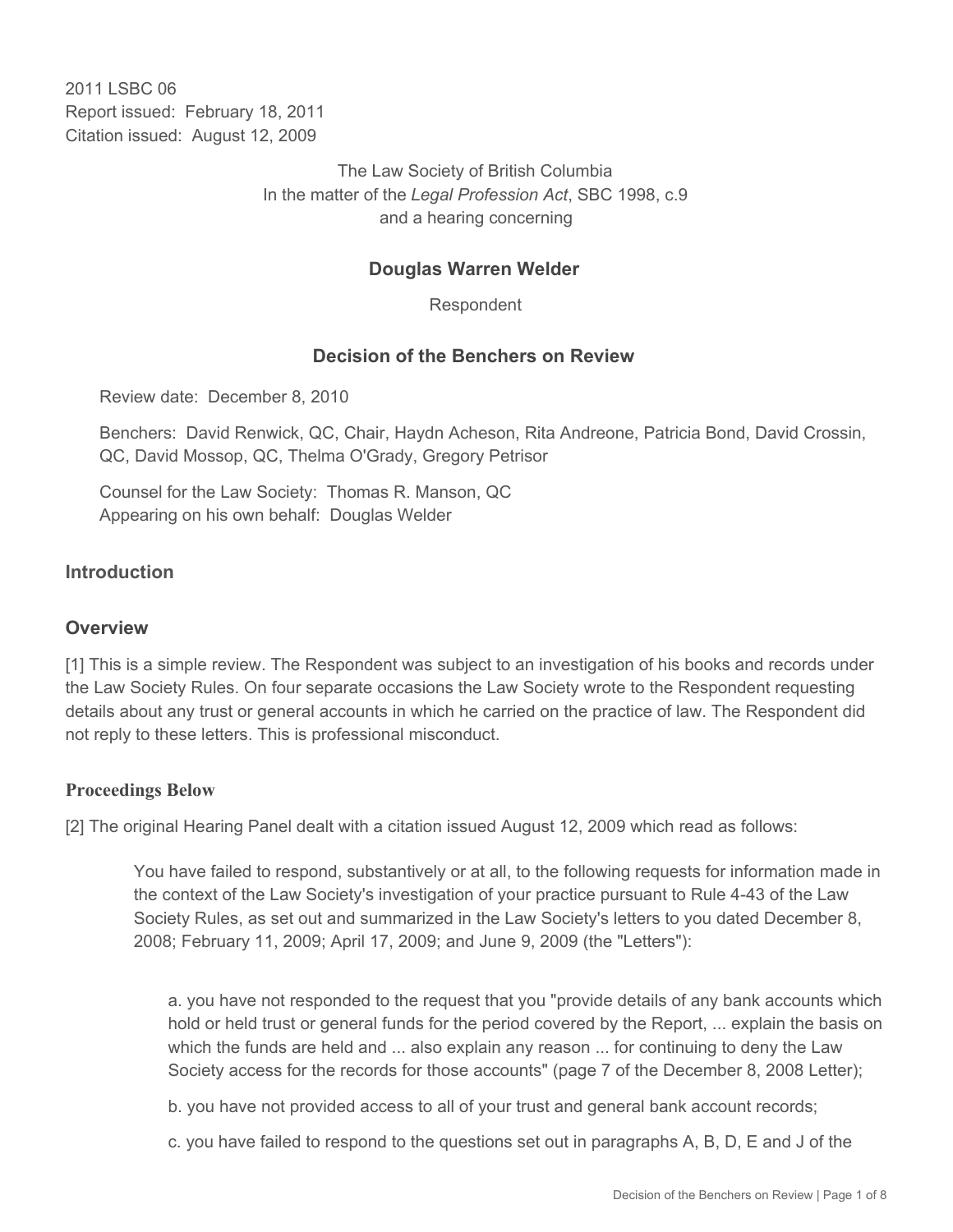April 17 Letter.

In failing to respond substantively or at all as set out above, you have breached Rule 4-43(2)(b) of the Law Society Rules and/or Chapter 13, Rule 3 of the *Professional Conduct Handbook*.

[3] The Hearing Panel decision is reported at *Law Society of BC v. Welder*, 2010 LSBC 5 (the "Decision").

[4] The Hearing Panel dismissed allegation 1(a) and 1(b) of the citation. The same Hearing Panel decided allegation 1(c) had been made out. The Law Society applied for review of the dismissal of allegation 1(a). In its Letter dated April 9, 2009, the Law Society set out its grounds for review. They are:

a. whether the hearing panel erred in dismissing Allegation 1a on the basis that there were no other bank accounts in existence, when the allegation was that the Respondent *failed to respond, substantively or at all, to the request* to provide details of any other bank accounts; and

b. whether the hearing panel erred in dismissing Allegation 1a on the basis of the answer given by the Respondent in evidence at the hearing, when the misconduct alleged in allegation 1a was a failure to respond to letters from the Law Society dated December 8, 2008, April 17, 2009 and June 9, 2009.

### **Facts**

[5] To understand the matters in this Review, it is necessary to go back to the initiating events that led to the investigation.

[6] On or about May 1, 2007 the Law Society commenced an investigation into the conduct of the Respondent (the "Investigation"). This was prompted by a complaint made by another lawyer. On May 3, 2007 a Class Proceeding, alleging fraud, breach of trust and breach of fiduciary duty was commenced against the Respondent and another lawyer. The same day an Order was made pursuant to Rule 4-43 of the Law Society Rules. The Order directed an investigation be made of the books, records and accounts of the Respondent.

[7] The evidence shows that the Law Society had a reasonable basis to seek confirmation of all trust and general accounts to which the Respondent was signatory during the period of investigation from April 1, 2004 to November 30, 2007:

(a) The Respondent failed to disclose any information about his general account in his 2006 Trust Report.

(b) Karen Keating, a forensic accountant at the Law Society attempted to obtain his authorization to each of the financial institutions to permit the Law Society to access bank records in any relevant accounts held by the Respondent, which was consistent with the Law Society's usual procedure on a Rule 4-43 investigation. However, the Respondent declined to provide this authorization, and drafted his own authorization letter that limited the scope of the authorization to only two trust accounts at one financial institution and only provided the authorization for a period of two months. Authorizations were ultimately obtained on a limited basis, which Ms. Keating accepted in order to proceed with the investigation.

(c) Although the Respondent wrote to the financial institution to request a list of all accounts related to his practice, Ms. Keating was told by a representative of the financial institution that, in a search of bank records by name, only open accounts could be accessed and retrieved. Information about any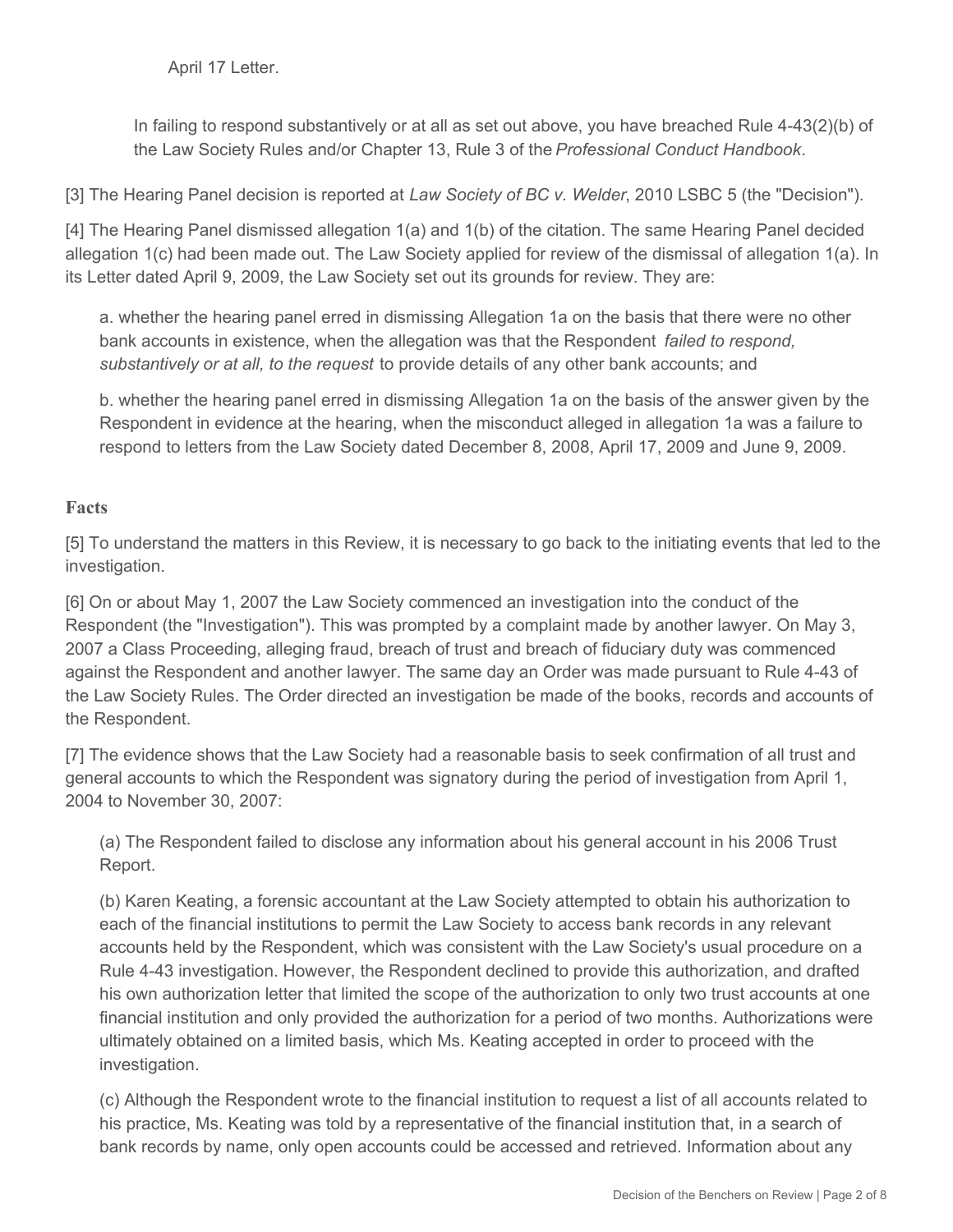closed accounts could only be searched by the account number. Accordingly, the Law Society had not determined whether the Respondent operated any accounts related to his practice at the financial institution that were closed prior to the date of the search on or about May 17, 2007.

(d) The Respondent told Ms. Keating that there were other business and personal accounts at the financial institution to which he was a signatory, and in particular that he held funds in trust for his deceased father's estate, his children and his nephew.

(e) Law Society forensic accountant, Andrea Chan, prepared an interim audit report, which contained a scope limitation arising from the fact that the investigation was limited to three specific accounts. She believed that she could not confirm that she had examined all of the relevant bank and accounting records, and that if any such documentation were produced, it would enable her to either confirm that she had examined all relevant documentation, or may result in further inquiry and investigation.

[8] In all the circumstances, there was a reasonable basis for the Law Society to ensure that it had access to all relevant bank records in its investigation. While Law Society staff did not uncover documented evidence of other bank accounts, the Hearing Panel certainly accepted that there was reason to believe that the Respondent had operated "other bank accounts", either trust or general, through which he conducted the business of his firm. See the Decision at paragraph [16].

[9] Law Society staff lawyer Howie Caldwell asked the Respondent (directly or through his counsel) to provide in writing a list of each bank account which held trust or general funds for the period from April 1, 2004 to November 30, 2007. Each of these requests is set out below, along with the Respondent's response (in italics).

(a) By letter dated April 29, 2008, Mr. Caldwell referred to the scope limitation resulting from the Respondent's refusal to permit the Law Society to access all of his trust account records and asked the Respondent to either confirm he would permit access to all his records in order to permit a complete audit to be conducted or, alternatively, set forth his position on refusing access.

(b) By letter dated July 26, 2008, the Respondent replied:

As to the comments on the scope of the investigation, Ms. Keating would write out the lists of all the files that she wanted copies of various reports and would give them to my secretary or to me. I understand that she received all of the copies that she wanted. As to my other bank accounts, I am not prepared to grant you access to them.

(c) By letter dated December 8, 2008, Mr. Caldwell wrote to the Respondent's counsel stating:

In my letter, I also asked for [sic] that Mr. Welder provide the Law Society with access to all his trust and general account records so that Ms. Chan could complete the investigation in accordance with the Order granted under Rule 4-43 of the Law Society Rules. Mr. Welder has not permitted the Law Society to have access to certain bank accounts.

In order to avoid any ongoing confusion about which trust or general account records may be required by the Law Society, I ask that Mr. Welder provide details of any bank accounts which hold or held trust or general funds for the period covered by the Report, that he explain the basis on which the funds are held and that he also explain any reason he may have for continuing to deny the Law Society access to the records for those accounts.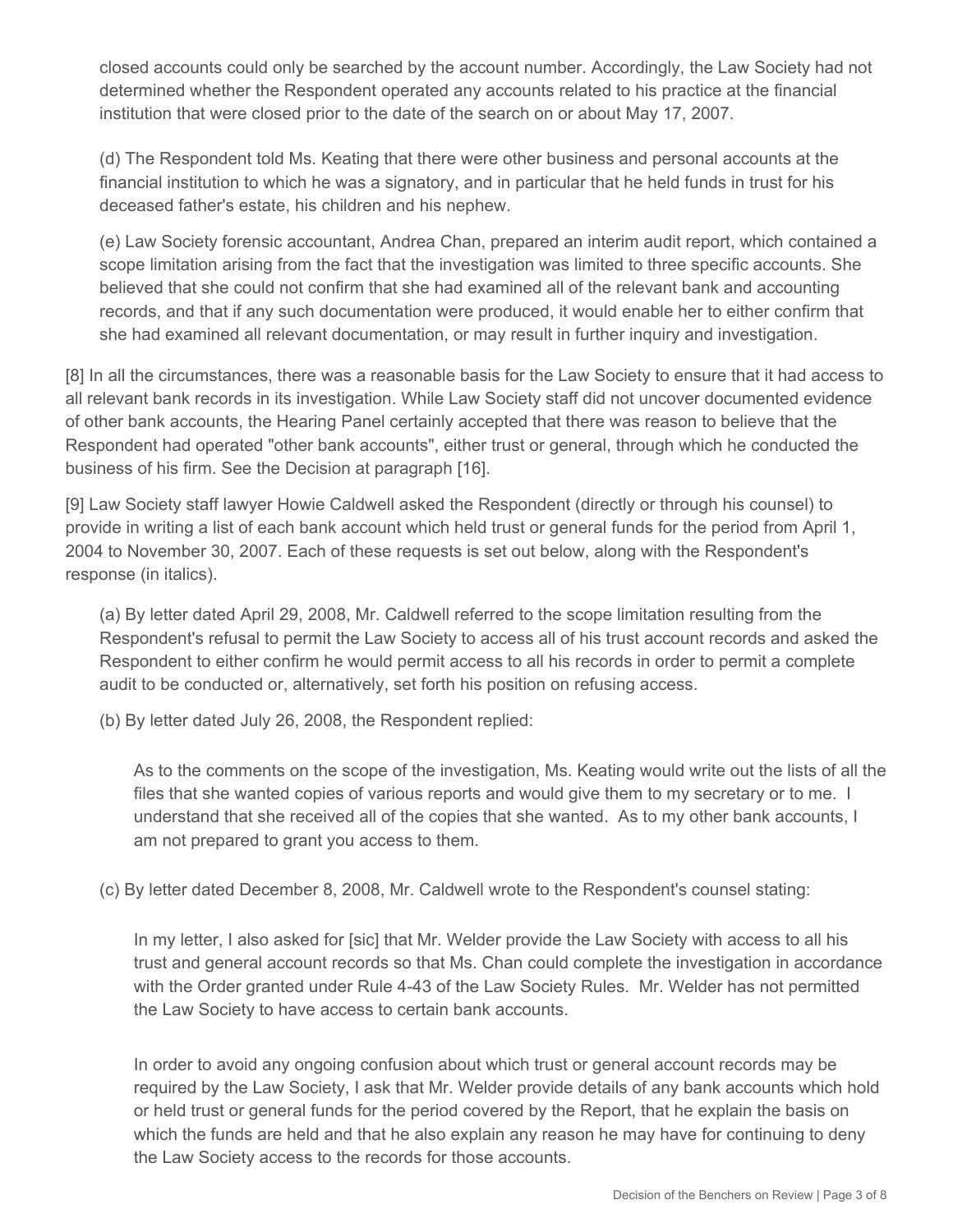(d) By letter dated February 22, 2009, the Respondent replied:

I will be discussing your request for access to my other accounts, with Mr. Perry and will advise you once I have his advice.

(e) By letter dated April 17, 2009, Mr. Caldwell wrote that he had received no response from either the Respondent or his counsel, Mr. Perry, on the matter of the bank account information and that:

... I would like to give you a final opportunity to provide me with your position on granting the Law Society access to ... the bank account information.

(f) The Respondent did not reply to this April 17 letter, either directly or through counsel.

(g) On June 9, 2009, Mr. Caldwell again wrote to the Respondent, noting that he had "previously sought [the Respondent's] cooperation in providing the Law Society with information regarding other bank accounts that may have held trust funds or general funds". Mr. Caldwell explained:

Over the past few months you explained that you were seeking the advice of Mr. Perry on this issue and that you would get back to me. However, I have heard nothing from either you or Mr. Perry regarding your position on access to the bank account information.

I am making a final request that you provide the Law Society with details of any accounts that held trust funds or general funds for the period from August 1, 2004 through to and including November 1, 2007, and that you provide the Law Society with all banking records that we may require regarding these accounts. I ask that you comply with this request by 5:00 p.m. on June 17, 2009. If you take the position that you have provided details of all accounts that held trust funds or general funds for the relevant period, then please respond by the specified time and date by setting forth your position on this issue.

(h) As of February 26, 2010 the Respondent had not replied to the letters of December 8, 2008, April 17, 2009 or June 9, 2009 in regards to the matters pertaining to paragraph 1(a) of the citation.

[10] Prior to giving evidence on March 4, 2010 the Respondent had not provided any substantive response to Mr. Caldwell's letter of December 8, 2008. Thus, for the first time, at the hearing, the Respondent testified that during the relevant period he operated a total of three bank accounts relating to his practice. Those accounts were the two trust accounts that the Respondent had reported in his Form 47 as well as the general account that he had informed the Law Society's investigators about at the beginning of the Investigation.

[11] Despite the clear wording of Mr. Caldwell's December 8, 2008 letter, and later letters, the Respondent did not provide the answer he ultimately gave in evidence at the hearing.

[12] Finally, the Hearing Panel noted that the Respondent failed to appreciate his obligation to cooperate with the Law Society's investigation. The Panel also found that the Respondent was playing a cat and mouse game with the investigators. See the Decision at par. [40].

#### **Position of the Parties**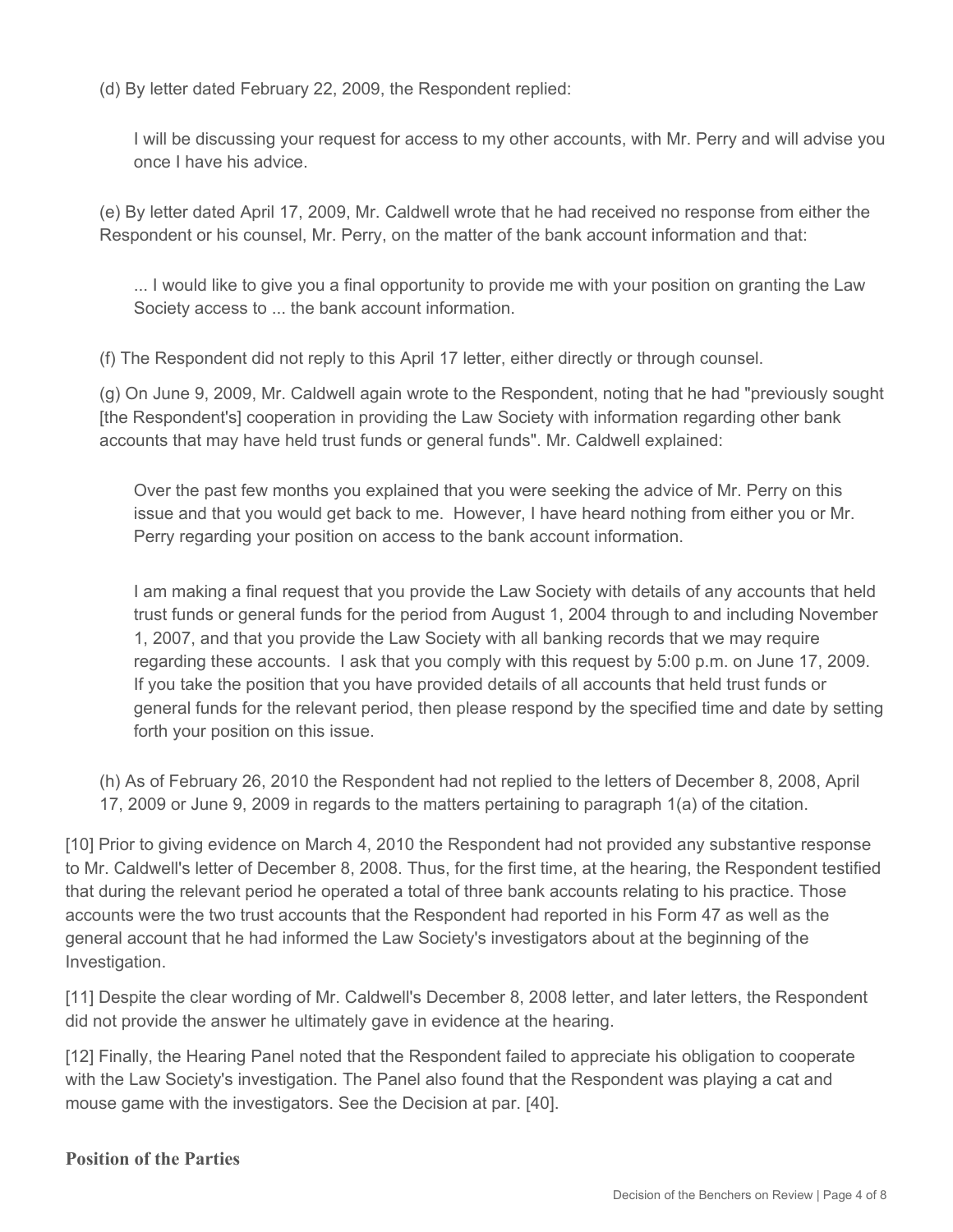[13] The Law Society launched its Review on April 9, 2010. That letter states the issues to be considered. They are:

(a) Whether the hearing panel erred in dismissing Allegation 1a on the basis that there were no other bank accounts in existence, when the allegation was that the Respondent *failed to respond, substantively or at all*, to the request to provide details of any other bank accounts; and

(b) Whether the hearing panel erred in dismissing Allegation 1a on the basis of the answer given by the Respondent in evidence at the hearing, when the misconduct alleged in Allegation 1a was a failure to respond to letters from the Law Society dated December 8, 2008, April 17, 2009 and June 9, 2009.

[14] During the hearing, the Law Society conceded that its issues on Review could be summed up as follows:

The Hearing Panel asked itself the wrong question.

[15] The position of the Respondent was two-fold. First, the Law Society was seeking access to his private bank accounts. There is no merit to this argument. Throughout this investigation and audit the Law Society has only been interested in the banking records that pertain to the Respondent's practice of law. The second argument of the Respondent is that he told the Law Society about his three bank accounts, one general account, and two trust accounts. There was nothing further he could tell him. This argument ignores his responsibility to respond to the letters of the Law Society, either in writing or verbally.

# **Audits and Investigations**

[16] The audit of a lawyer's books is not purely a number crunching exercise. Human relations play a significant role. On the one hand is the lawyer. He or she may easily look upon the audit and the investigation as a violation of privacy. If the lawyer has done nothing wrong, he or she may feel that they are being unfairly picked upon. There may also be a fear that the Law Society may get the lawyer on some small technical point. These concerns are heightened if the lawyer is a single practitioner used to running his or her own shop. Of course, if the lawyer has done something seriously wrong, the lawyer may try to hide, obstruct, or frustrate the audit and investigation.

[17] The staff of the Law Society doing an audit or an investigation never know, at the beginning of the investigation or audit, whether the lawyer has nothing to hide or a lot to hide; whether the apprehension of a lawyer is based on a normal concern about privacy; or whether the apprehension is a sign of a serious violation of the *Professional Conduct Handbook*. The staff or representatives of the Law Society doing an audit or investigation take on one of the most challenging activities of the Law Society.

[18] The Review Panel notes that, throughout this audit and investigation, the staff of the Law Society displayed a high degree of professionalism and restraint. In addition, their oral and written evidence in front of the Hearing Panel was complete, concise and accurate.

## **Analysis**

[19] In the opinion of the Review Panel, the Hearing Panel asked itself the wrong question or embarked upon the wrong inquiry. The Respondent is not cited for failure to provide information about his trust and general accounts. He is cited in essence for not responding to the relevant letters. A Law Society investigation or audit may take many forms. One investigation or audit may take a different path than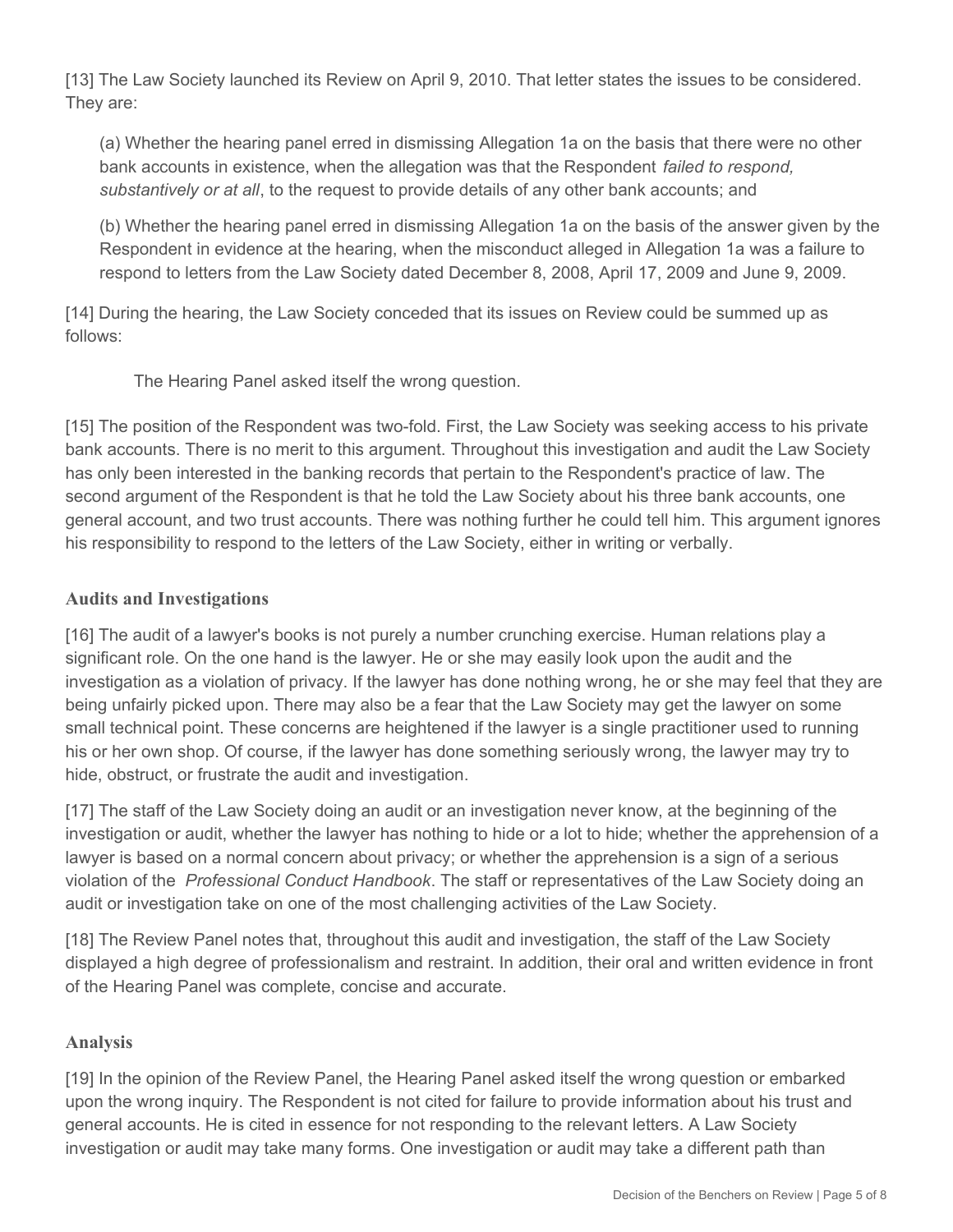another. In this case, the staff of the Law Society did an on-site visit. The staff asked questions. Secondly, after the on-site visit, they wrote letters for clarifications. One of the issues was the information on the bank accounts that the Respondent carried on in his practice of law. The letters make it clear that the Law Society wanted clarification on this matter. The Respondent could easily have written a simple letter clarifying this point. He never did.

[20] The crucial point of the Hearing Panel's decision is set out in paragraph [47] of the Decision. It states as follows:

However, given the Respondent's sworn testimony at the hearing, that he had no accounts other than the three accounts he had reported to the Law Society staff, we cannot find that the Respondent failed to "provide details of any bank accounts which hold or held trust or general funds". If no other bank accounts existed, there is no evidence that he failed to provide details of the other accounts.

[21] The error the Hearing Panel made is it asked itself the wrong question or embarked upon the wrong inquiry. The Respondent was cited for not responding to a number of letters. The Respondent was not cited for failure to provide details about non-existent bank accounts.

[22] The simple answer to the proper question or inquiry is that the Respondent did not respond to the letters.

[23] The leading authority for failing to conduct the proper inquiry is set out in the case of *C.U.P.E. v. N.B. Liquor Corporation,* [1979] 2 SCR 227. At page 237, Dickson, J. (as he then was) says as follows:

It is contended, however, that the interpretation placed upon s. 102(3)(a) was so patently unreasonable that the Board, although possessing "jurisdiction in the narrow sense of authority to enter upon an inquiry", in the course of that inquiry did "something which takes the exercise of its powers outside the protection of the privative or preclusive clause". In the *Nipawin* case [*Service Employees International Union v. Nipawin Union Hospital*, [1975] 1 SCR 382], in a unanimous judgment of this Court, it was held that examples of such error would include, at p. 389 SCR:

...acting in bad faith, basing the decision on extraneous matters, failing to take relevant factors into account, breaching the provisions of natural justice or misinterpreting the provisions of the Act so as to embark on an inquiry or answer a question not remitted to it.

Did the Board here so misinterpret the provisions of the Act as to embark on an inquiry or answer a question not remitted to it? Put another way, was the Board's interpretation so patently unreasonable that its construction cannot be rationally supported by the relevant legislation and demands intervention by the court upon review?

[24] Similarly, in this case, the Hearing Panel asked itself the wrong question or embarked on the wrong inquiry. It embarked upon the wrong inquiry in regards to the citation, specifically allegation 1(a). Allegation 1(a) of the citation essentially cites the Respondent for not responding to a number of letters sent to him by the Law Society. The Respondent is not cited for failing to "provide details of any bank accounts which hold trust or general funds, if no other bank accounts existed, there is no evidence that he failed to provide details of the other accounts" as the Hearing Panel found, in paragraph [47] of its decision. The question or inquiry is: Did the Respondent fail to answer the questions in the letters referred to in paragraph 1(a) of the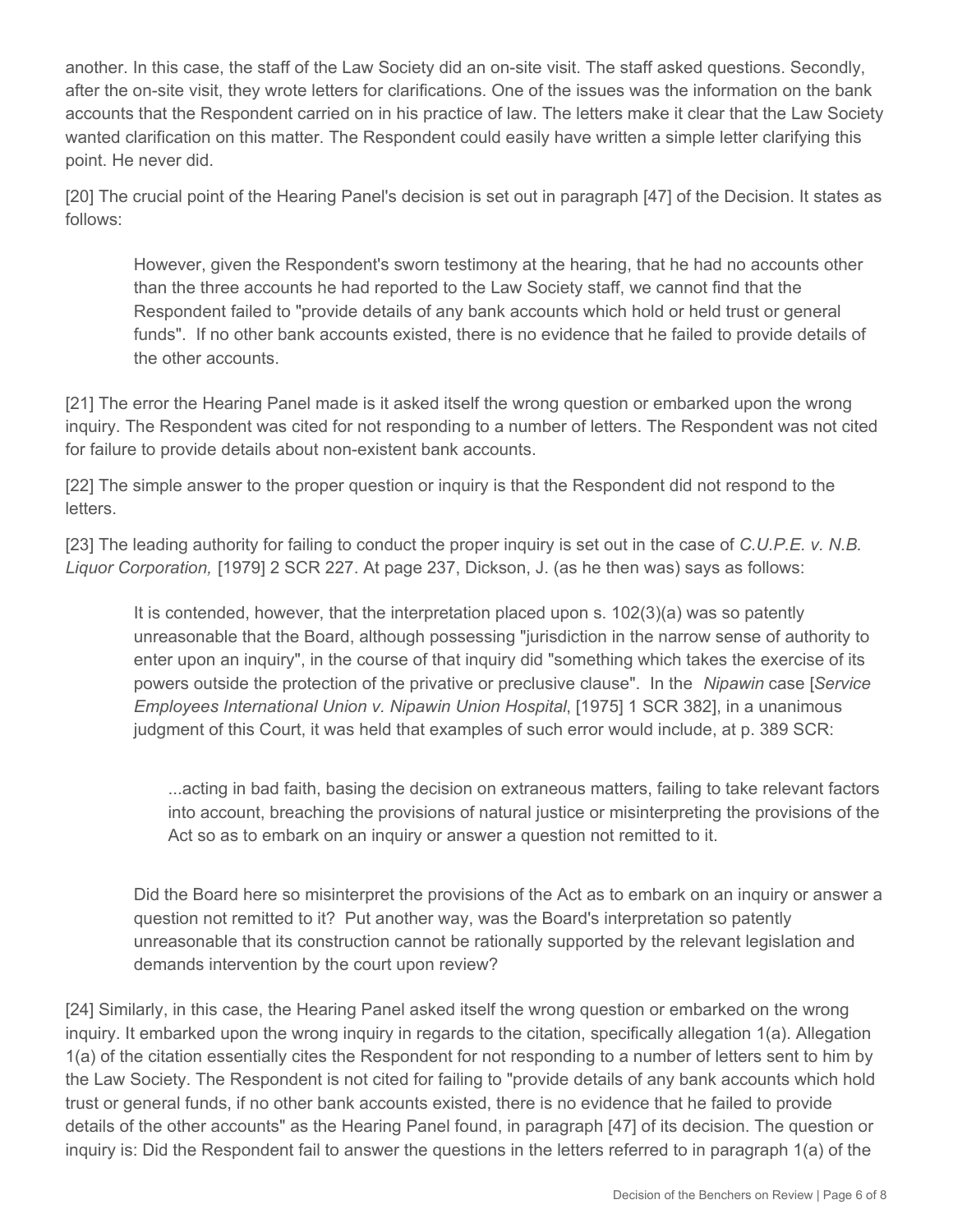## **Importance of Responding**

[25] The *Professional Conduct Handbook*, Chapter 13, Rule 3 places an obligation on lawyers to reply promptly to any communication from the Law Society.

[26] As the *Handbook* is a guide, not every breach will necessarily amount to professional misconduct. However, with respect to a failure to respond to the Law Society, the Benchers found in *Law Society of BC v. Dobbin,* [1999] LSBC 27, that:

...it is the decision of the Benchers that unexplained persistent failure to respond to Law Society communications will always be *prima facie* evidence of professional misconduct which throws upon the respondent member a persuasive burden to excuse his or her conduct.

[27] The principle in *Dobbin* has been followed since, including in *Law Society of BC v. Cunningham*, 2007 LSBC 17 and *Law Society of BC v. Tak*, 2009 LSBC 25. Indeed, in dealing with allegation 1(c) in this matter, the Hearing Panel acknowledged that at paragraph [57] of the Decision:

There is ample authority for the proposition that a failure to respond to communications from the Law Society constitutes professional misconduct.

[28] In *Dobbin*, the majority of the Benchers on Review held at paras. 20-25:

... If the Law Society cannot count on *prompt, candid, and complete replies* by members to its communications it will be unable to uphold and protect the public interest, which is the Law Society's paramount duty. The duty to reply to communications from the Law Society is at the heart of the Law Society's regulation of the practice of law and it is essential to the Law Society's mandate to uphold and protect the interests of its members. If members could ignore communications from the Law Society, the profession would not be governed but would be in a state of anarchy.

...

...There is no doubt whatever that a persistent, intransigent failure to respond to Law Society communications brings the legal profession into disrepute.

## [emphasis added]

[29] The Benchers on the *Dobbin* Review further held at paragraph 28 that, for a professional, one letter and one reminder from the Law Society should be sufficient in the absence of some explanation. If further time is required to respond, the onus must be on the lawyer to write explaining what time is needed and the reason for which it is needed; *Law Society of BC v. Marcotte*, 2010 LSBC 18, at para [46].

[30] It is noteworthy that, in the Respondent's submission to the Hearing Panel, he admitted, in part, his error. During his submissions, the Respondent stated as follows:

Now, with respect to the bank accounts, I submit that the evidence, if it wasn't crystal clear, it should have been clarified today. And if I could be faulted, then I should have put it in writing, but I